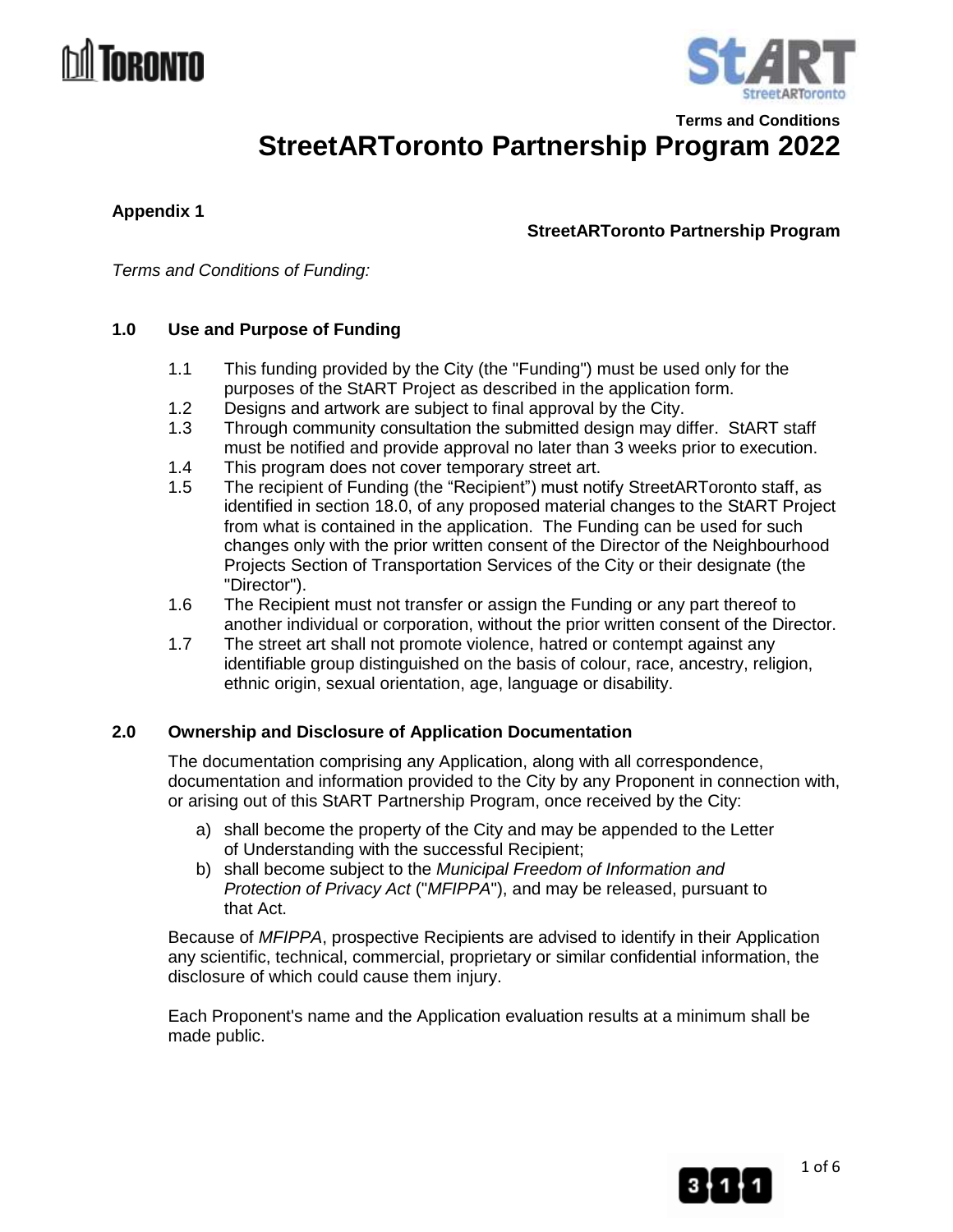# **3.0 Anti-Racism, Access and Equity Guidelines**

The Recipient must complete and submit with this Application a Declaration of a Non-Discrimination Policy provided by the City confirming that the Recipient has adopted and upholds a policy of access and non-discrimination based on the City's Human Rights Policy. The Recipient will work actively to integrate anti-racism, access and equity, throughout their operations, in accordance with the City's approved Anti-Racism, Access and Equity Policy as it relates to all funding recipients.

# **4.0 Payments – Street Art Projects**

If Funding is approved, the Recipient will be advised in writing as to the amount. For art projects, the Funding will be disbursed by cheque in one instalment upon compliance with all Terms and Conditions of Funding and receipt of the following by the Director:

(a) an executed copy of a Letter of Understanding in accordance with section 14.0; and (b) a copy of a signed agreement or letter of understanding between the Recipient and the Artist that includes an undertaking that all artwork for the StART Project will be original and that no copyrights will be infringed upon;

(c) a licensing agreement between the Artist and the City in accordance with section 15.0.

# **5.0 Acknowledgement of Funding**

The Recipient must acknowledge the support of the City on any materials, reports, events, publicity or signage related to this project.

# **6.0 Accounting**

- 6.1 The Recipient must keep and maintain all records, invoices and other documents relating to the Funding in a manner consistent with generally accepted accounting principles and clerical practices, and must maintain such records for a period of three (3) years from the date of receipt of the Funding.
- 6.2 The Recipient authorizes the City and its agents at all reasonable times to inspect and copy any and all records, invoices and documents in the custody or control of the Recipient which relate to the Funding. The right of inspection includes the right to perform a full or partial audit of the aforementioned records, as considered appropriate by the City.

# **7.0 Project Completion Time**

- 7.1 The StART Project must be completed no later than October 31, 2022 if produced in 2022 and October 31, 2023 if produced in 2023 (the "Final Completion Date") unless the Director has provided prior written approval of an extension.
- 7.2 In the event that any portion of the StART Project is incomplete or unsatisfactorily completed, as determined by the Director, on the Final Completion Date or the extension thereof in accordance with section 7.1, the Recipient shall upon request by the Director immediately repay the Funding, in whole or in part, plus interest as determined by the City.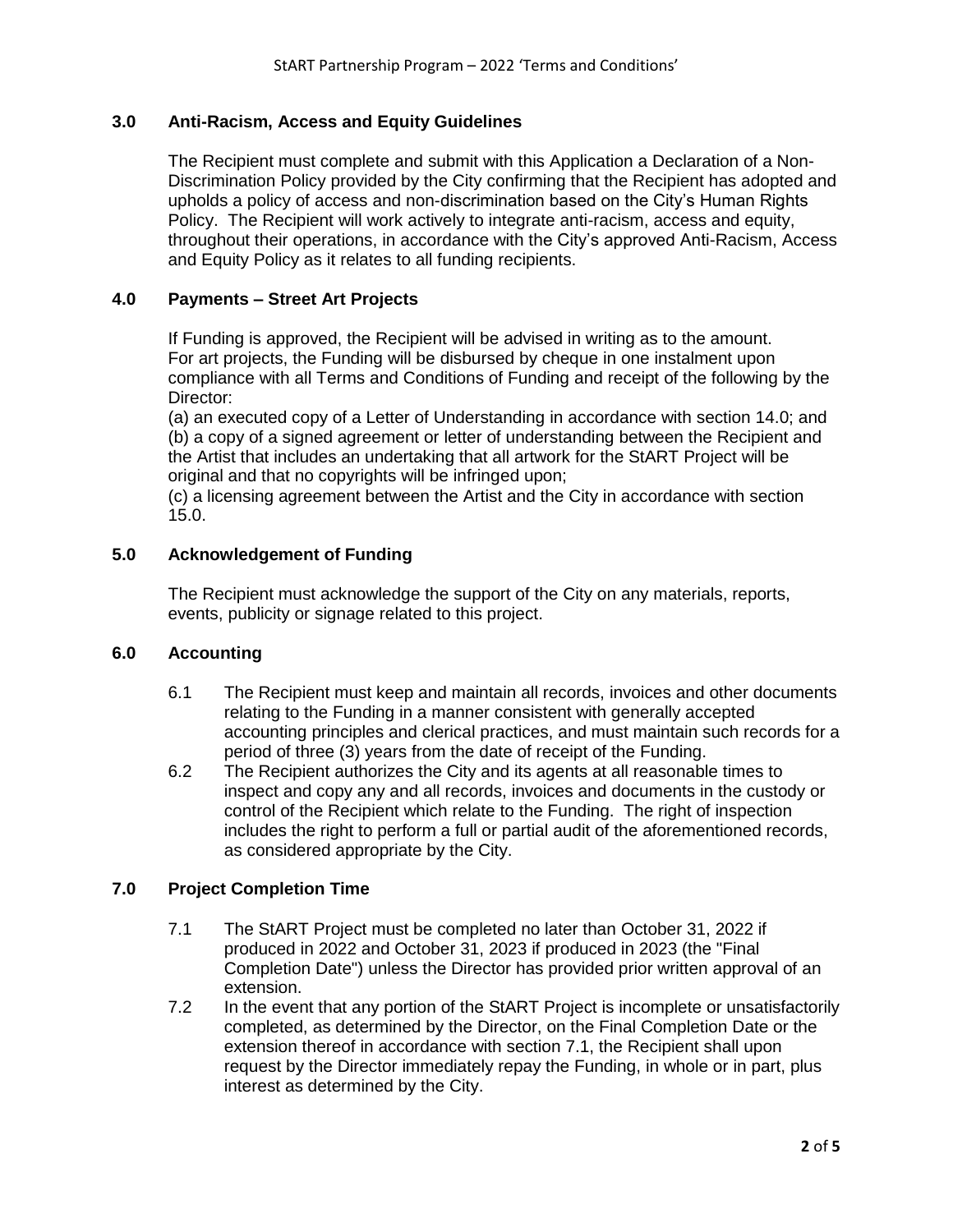#### **8.0 Consultation**

- 8.1 The City may involve individuals with appropriate expertise in the grant review process, which may include a peer/citizen review mechanism.
- 8.2 The City reserves the right to consult with other funding agencies to determine the eligibility of the Proponent to receive funding.

#### **9.0 Limitation of Liability and Indemnification**

- 9.1 The City will not be liable for any damages, injury or any loss of use or profit of the Recipient arising out of, or in any way related to the Funding or to the Recipient's operations.
- 9.2 The Recipient shall indemnify the City, its officers, employees and agents, against all costs, damages and expenses incurred as a result of a claim or proceeding related to the Funding or to the Recipient's operations, including but not limited to allegations or claims of copyright infringement, unless such costs, damages or expenses arise from the negligence or wilful act of an officer, employee or agent of the City.
- 9.3 The Recipient agrees to purchase and maintain in force, at its own expense and for the duration of the agreement, Comprehensive General Liability including Non Owned Automobile Liability, Employer's Liability and/or Contingent Employer's Liability, Cross Liability and Severability of Interest and any other provision relevant to the services provided with limits of not less than TWO Million Dollars (\$2,000,000.00) per occurrence. The City is added as additional insured but only with respect to liability arising out of the operations of the Named Insured. The policy will include a clause which will provide the City with thirty (30) days' prior written notice of cancellation. A certificate evidencing these policies signed by the insurer or an authorized agent of the insurer must be delivered to the City prior to the commencement of the agreement. At the expiry of the policies of insurance, original signed Certificates evidencing renewal will be provided to the City without notice or demand.

#### **10.0 Maintenance Obligations**

#### **Vandalism**

If vandalism to the street art occurs, graffiti must be removed within three (3) working days of notification. Where Hate/Racist, Gang-related and/or offensive graffiti is identified, graffiti must be removed within twenty-four (24) hours of being notified.

(a) Recipient Responsibility

It is the responsibility of the Recipient to maintain the project in good repair, including the removal of any graffiti vandalism, for a period of five (5) years from the "Final Completion Date" as per the maintenance plan submitted in the application and approved by the City.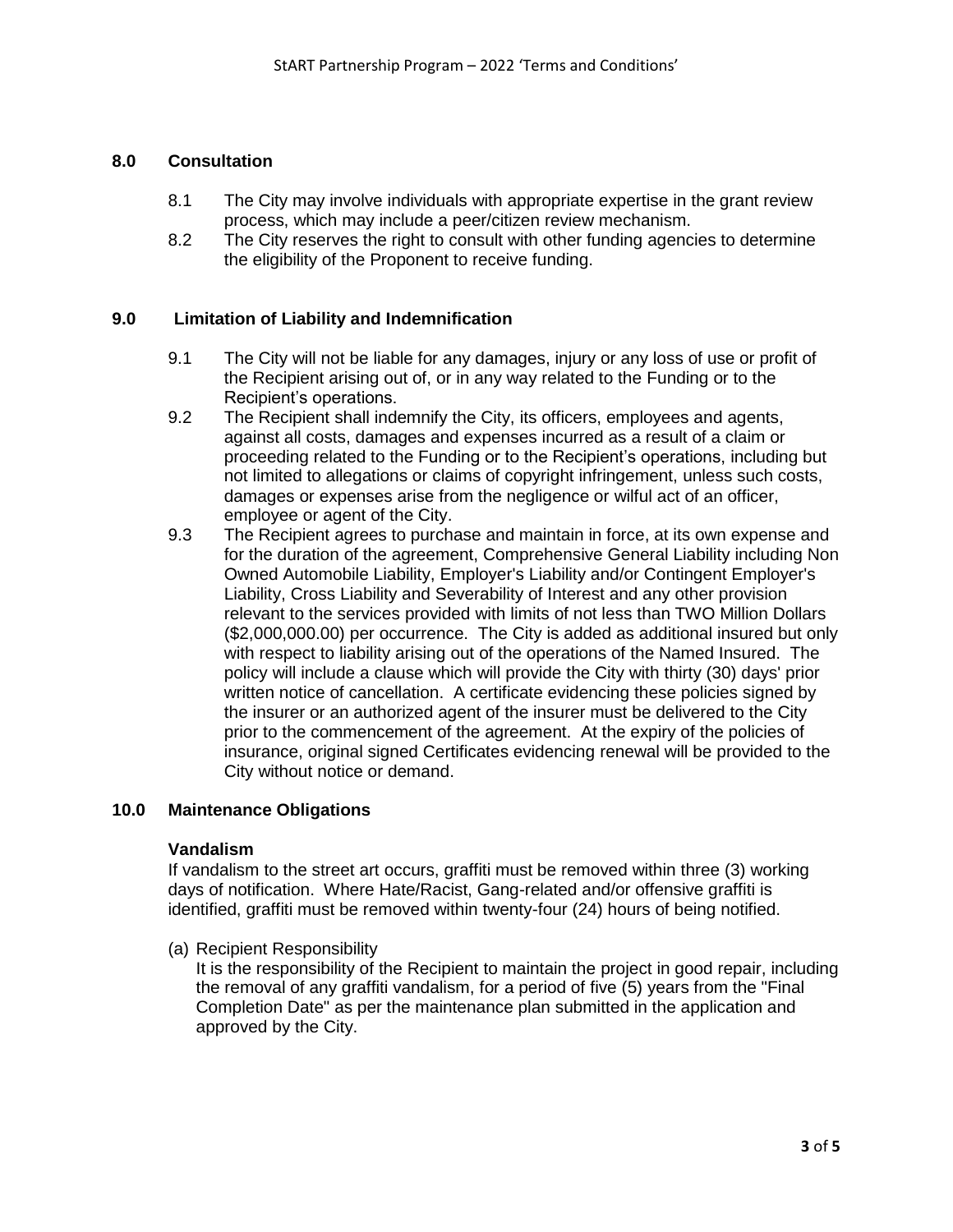(b) Owner Responsibility

It is the responsibility of the property owner to remove graffiti vandalism following the five (5) year term of the maintenance agreement in accordance with City of Toronto Municipal Code Chapter 485, Graffiti.

# **11.0 Funding Repayment**

- 11.1 In addition to the provision for repayment set out in section 7.0, at the request of the Director, the Recipient shall repay to the City the whole or any portion of the Funding, as determined by the City, if the Recipient:
	- (a) ceases operating;
	- (b) winds up or dissolves;
	- (c) merges or amalgamates with any other party;

(d) commences or has commenced against her, him, any proceedings in bankruptcy or is adjusted a bankrupt;

- (e) has knowingly provided false information in its grant application;
- (f) uses Funding for purposes not approved;
- (g) breaches any of the terms or conditions of the grant; or
- (h) breaches any of the provisions of the Ontario *Human Rights Code* in its operations.
- 11.2 The Recipient must immediately notify the Director in writing of the occurrence of any of the events described in section 11.1.
- 11.3 The City may, in its sole discretion, require the Recipient to pay interest on any amount required to be repaid pursuant to this section, section 7.0 or section 11.0 at the prime rate of the Bank of Canada from the date for the request for repayment to the date of repayment.

# **12.0 Unused Funds**

- 12.1 Any unused portion of the Funding remains the property of the City.<br>12.2 If any unused portion of the grant has already been paid by the City
- If any unused portion of the grant has already been paid by the City to the Recipient ("Unused Grant Funds"), the Recipient must notify the City immediately and the Unused Grant Funds must be repaid by the Recipient to the City, within five (5) working days of notification to the City.
- 12.3 Notwithstanding section 12.2, the City may in its sole discretion determine that Unused Grant Funds have been paid by the City to the Recipient, in which case the Recipient must repay the Unused Grant Funds to the City within five (5) working days of notification by the City to the Recipient.

# **13.0 Status of Proponent**

The Recipient must be in good standing with the City, having met the terms and conditions of any previous or current agreements for funding provided by the City.

# **14.0 Letter of Understanding**

The Recipient must execute and return to the Director an executed copy of a Letter of Understanding if funding is approved.